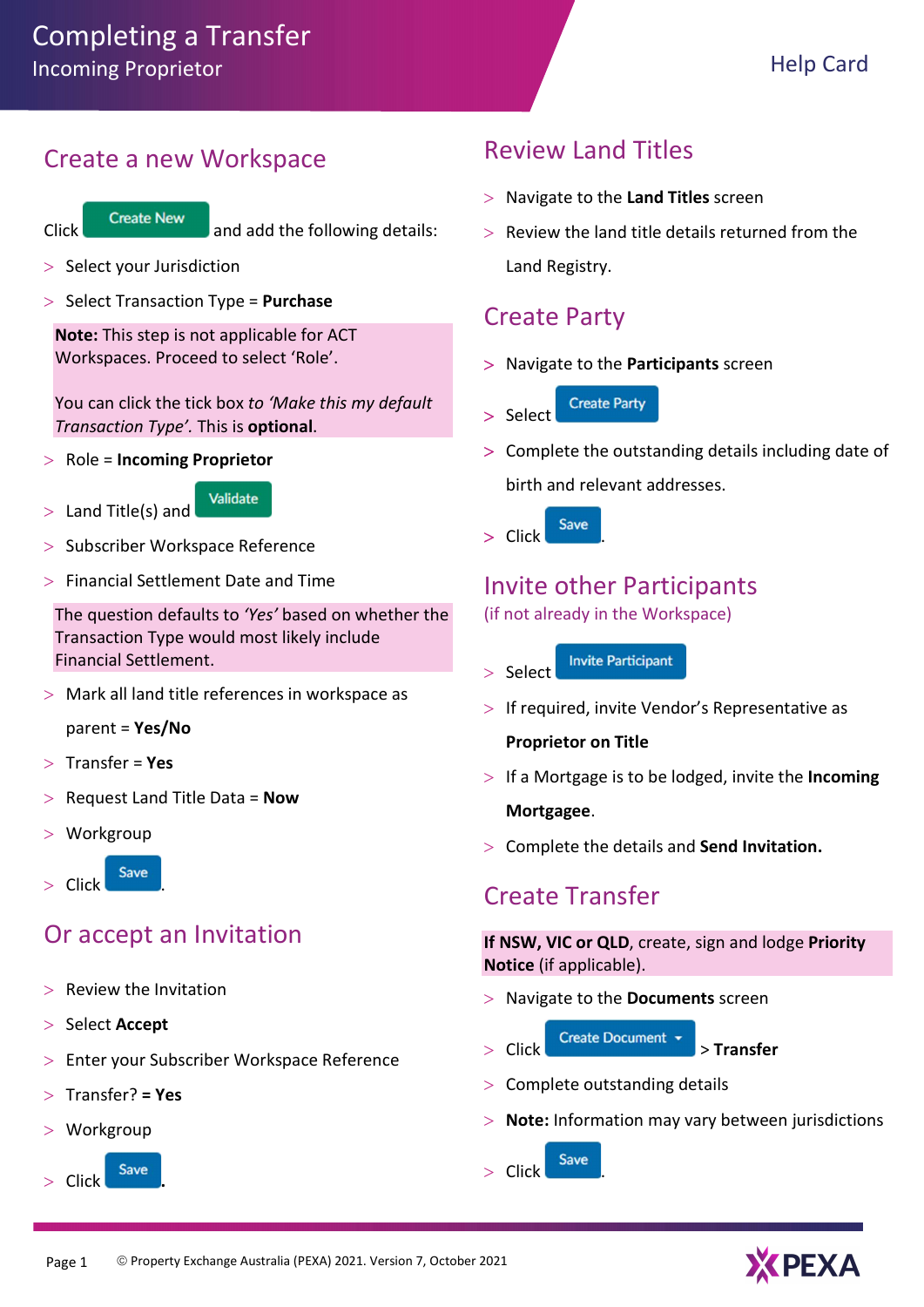# Completing a Transfer Incoming Proprietor **Help Card**

Important! The document will specify what address is required. Ensure you read and complete all mandatory fields.

## Supporting Documents

 $>$  If VIC, Edit  $\vert \times \vert$  > edit the Notice of

Acquisition and complete the document.

 $\vert$  If NSW,  $\vert$  Edit  $\vert \vee \vert$  and  $\vert$  and  $\vert$  and  $\vert$  and  $\vert$  and  $\vert$  and  $\vert$  and  $\vert$  and  $\vert$  and  $\vert$  and  $\vert$  and  $\vert$  and  $\vert$  and  $\vert$  and  $\vert$  and  $\vert$  and  $\vert$  and  $\vert$  and  $\vert$  and  $\vert$  and  $\vert$  and  $\vert$ 

complete document.

 $>$  If OLD,  $\begin{array}{|c|c|c|c|c|}\n>$  edit Form 24 Part A and

complete document.

 $>$  If WA, navigate to Property Information and



to complete outstanding details.

# Enter Duty Information

It is your responsibility to prepare an application for a duty assessment.

- $>$  If VIC, Navigate to the Stamp Duty Screen and obtain reference numbers
- $>$  If QLD, navigate to the Transfer Duty Screen click Enter Duty Information
- $>$  NSW, SA, WA, after completing your duty assessment in the relevant online duties system jurisdiction, navigate to the Stamp/Transfer Duty Screen click Enter Duty Information
- $>$  If ACT, as per the Barrier free model, you will not pay Stamp Duty via PEXA. Please skip the Enter Duty Information steps in this Help Card.
- > If VIC/QLD, after completing your duty assessment in the relevant online duties system jurisdiction,

navigate to the Stamp/Transfer Duty Screen click



#### Edit Lodgement Instructions (if Responsible Subscriber)

Only once all documents have been created:

- $>$  Click  $\left| \begin{array}{c} \end{array} \right|$   $>$  Lodgement Instructions
- > Review order of lodgement
- $>$  If applicable, complete issuing instructions
- Click Save

## Sign Documents

- Click down arrow  $\begin{vmatrix} \text{Sign} & \times \\ \end{vmatrix}$  > View
- Click  $\left\lfloor \frac{\text{Sign}}{\text{Sign}} \right\rfloor$  > Sign Documents.

# Complete Financial Settlement Schedule

- Navigate to Financial Settlement Screen
- If there is an Incoming Mortgagee, complete the Total Funds Required to Settle in the Settlement

Summary tab

The Incoming Mortgagee will confirm if they hold Client Authorisation to provide shortfall in the Settlement Summary.

#### **Destinations**

- > Select Destinations/Payments & Adjustments tab
- > Add Adjustments if applicable
- > Add Destinations as applicable (e.g. water rates, professional fees etc)